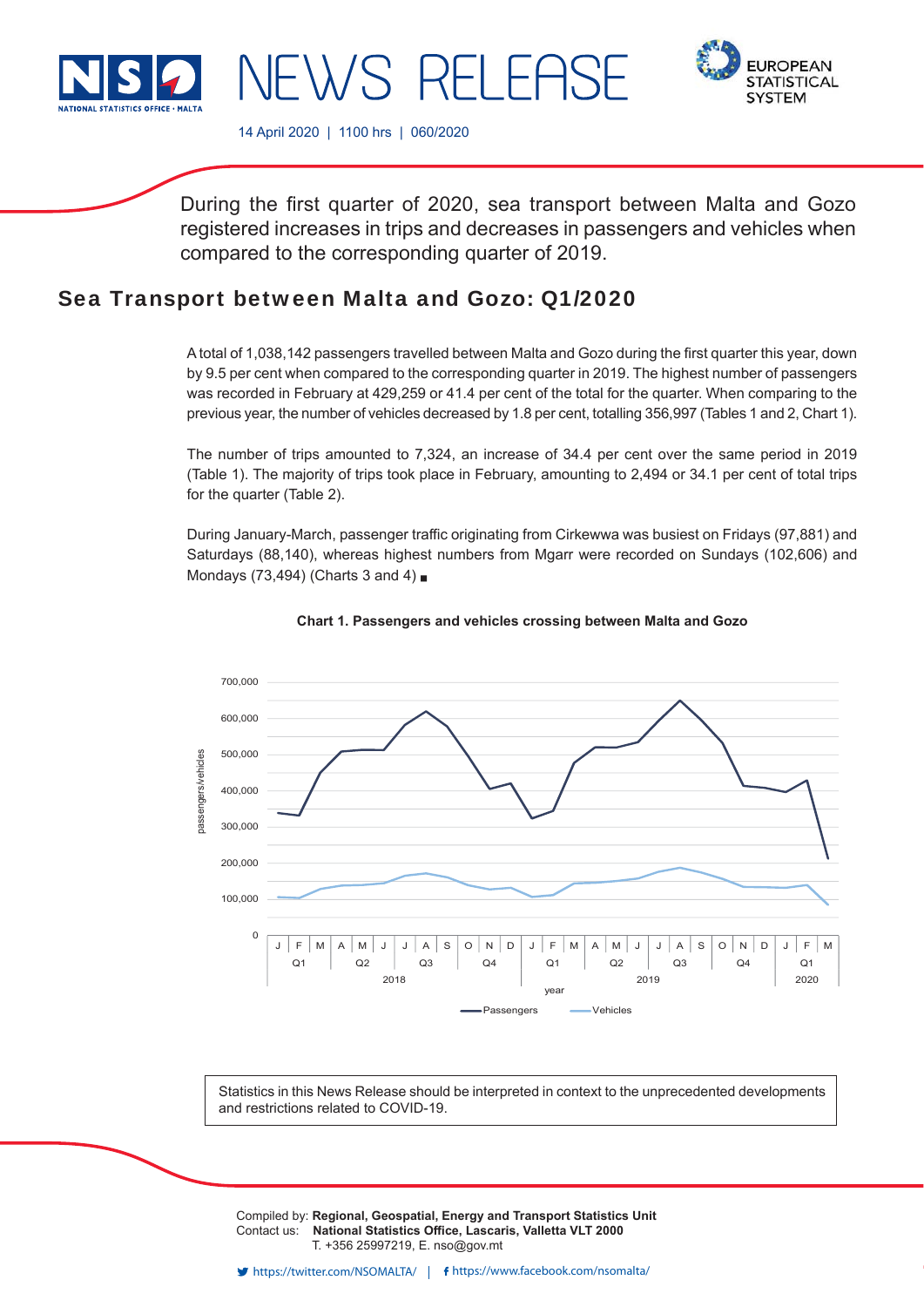|                   | Quarter      | 2018      | 2019      | 2020      | Change     | Percentage<br>change |
|-------------------|--------------|-----------|-----------|-----------|------------|----------------------|
|                   |              |           |           |           | 2020/2019  | 2020/2019            |
| <b>Trips</b>      | Jan-Mar      | 5,259     | 5,449     | 7,324     | 1,875      | 34.4                 |
|                   | Apr-Jun      | 5,776     | 6,289     |           |            |                      |
|                   | Jul-Sep      | 6,764     | 8,240     |           |            |                      |
|                   | Oct-Dec      | 5,820     | 7,653     |           |            |                      |
|                   | <b>Total</b> | 23,619    | 27,631    |           |            |                      |
| <b>Vehicles</b>   | Jan-Mar      | 339,266   | 363,460   | 356,997   | $-6,463$   | $-1.8$               |
|                   | Apr-Jun      | 423,152   | 454,818   |           |            |                      |
|                   | Jul-Sep      | 498,888   | 538,864   |           |            |                      |
|                   | Oct-Dec      | 398,596   | 425,767   |           |            |                      |
|                   | <b>Total</b> | 1,659,902 | 1,782,909 |           |            |                      |
| <b>Passengers</b> | Jan-Mar      | 1,121,001 | 1,146,490 | 1,038,142 | $-108,348$ | $-9.5$               |
|                   | Apr-Jun      | 1,535,414 | 1,575,472 |           |            |                      |
|                   | Jul-Sep      | 1,780,474 | 1,840,575 |           |            |                      |
|                   | Oct-Dec      | 1,321,429 | 1,355,243 |           |            |                      |
|                   | <b>Total</b> | 5,758,318 | 5,917,780 |           |            |                      |

# Table 1. Sea transport between Malta and Gozo by quarter

Chart 2. Passengers and vehicles to and from Malta and Gozo: January-March

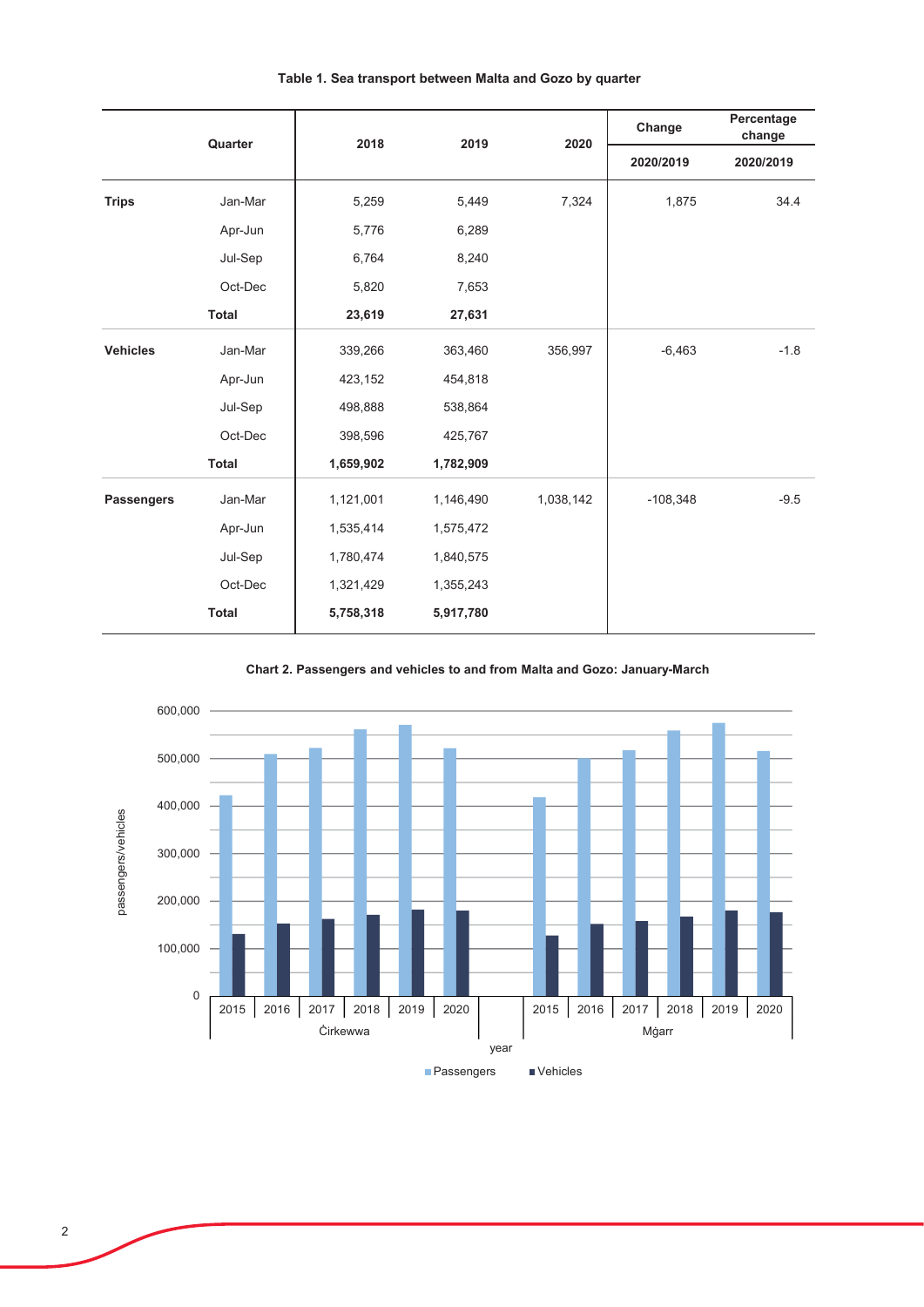|                   | <b>Month</b> | 2018      | 2019      | 2020    | Change     | Percentage<br>change |  |
|-------------------|--------------|-----------|-----------|---------|------------|----------------------|--|
|                   |              |           |           |         | 2020/2019  | 2020/2019            |  |
| <b>Trips</b>      | January      | 1,771     | 1,739     | 2,454   | 715        | 41.1                 |  |
|                   | February     | 1,614     | 1,676     | 2,494   | 818        | 48.8                 |  |
|                   | March        | 1,874     | 2,034     | 2,376   | 342        | 16.8                 |  |
|                   | April        | 1,870     | 1,957     |         |            |                      |  |
|                   | May          | 1,898     | 2,014     |         |            |                      |  |
|                   | June         | 2,008     | 2,318     |         |            |                      |  |
|                   | July         | 2,252     | 2,716     |         |            |                      |  |
|                   | August       | 2,292     | 2,802     |         |            |                      |  |
|                   | September    | 2,220     | 2,722     |         |            |                      |  |
|                   | October      | 2,088     | 2,712     |         |            |                      |  |
|                   | November     | 1,822     | 2,421     |         |            |                      |  |
|                   | December     | 1,910     | 2,520     |         |            |                      |  |
|                   | <b>Total</b> | 23,619    | 27,631    |         |            |                      |  |
| <b>Vehicles</b>   | January      | 106,556   | 107,174   | 132,191 | 25,017     | 23.3                 |  |
|                   | February     | 103,893   | 112,014   | 139,905 | 27,891     | 24.9                 |  |
|                   | March        | 128,817   | 144,272   | 84,901  | $-59,371$  | $-41.2$              |  |
|                   | April        | 138,464   | 146,216   |         |            |                      |  |
|                   | May          | 140,028   | 150,984   |         |            |                      |  |
|                   | June         | 144,660   | 157,618   |         |            |                      |  |
|                   | July         | 165,538   | 176,767   |         |            |                      |  |
|                   | August       | 172,120   | 187,536   |         |            |                      |  |
|                   | September    | 161,230   | 174,561   |         |            |                      |  |
|                   | October      | 138,973   | 157,109   |         |            |                      |  |
|                   | November     | 127,404   | 134,764   |         |            |                      |  |
|                   | December     | 132,219   | 133,894   |         |            |                      |  |
|                   | <b>Total</b> | 1,659,902 | 1,782,909 |         |            |                      |  |
| <b>Passengers</b> | January      | 338,780   | 323,772   | 396,542 | 72,770     | 22.5                 |  |
|                   | February     | 331,858   | 344,773   | 429,259 | 84,486     | 24.5                 |  |
|                   | March        | 450,363   | 477,945   | 212,341 | $-265,604$ | $-55.6$              |  |
|                   | April        | 508,880   | 520,755   |         |            |                      |  |
|                   | May          | 513,598   | 520,284   |         |            |                      |  |
|                   | June         | 512,936   | 534,433   |         |            |                      |  |
|                   | July         | 582,541   | 594,610   |         |            |                      |  |
|                   | August       | 620,042   | 649,878   |         |            |                      |  |
|                   | September    | 577,891   | 596,087   |         |            |                      |  |
|                   | October      | 494,964   | 533,020   |         |            |                      |  |
|                   | November     | 405,514   | 413,684   |         |            |                      |  |
|                   | December     | 420,951   | 408,539   |         |            |                      |  |
|                   | <b>Total</b> | 5,758,318 | 5,917,780 |         |            |                      |  |

# Table 2. Sea transport between Malta and Gozo by month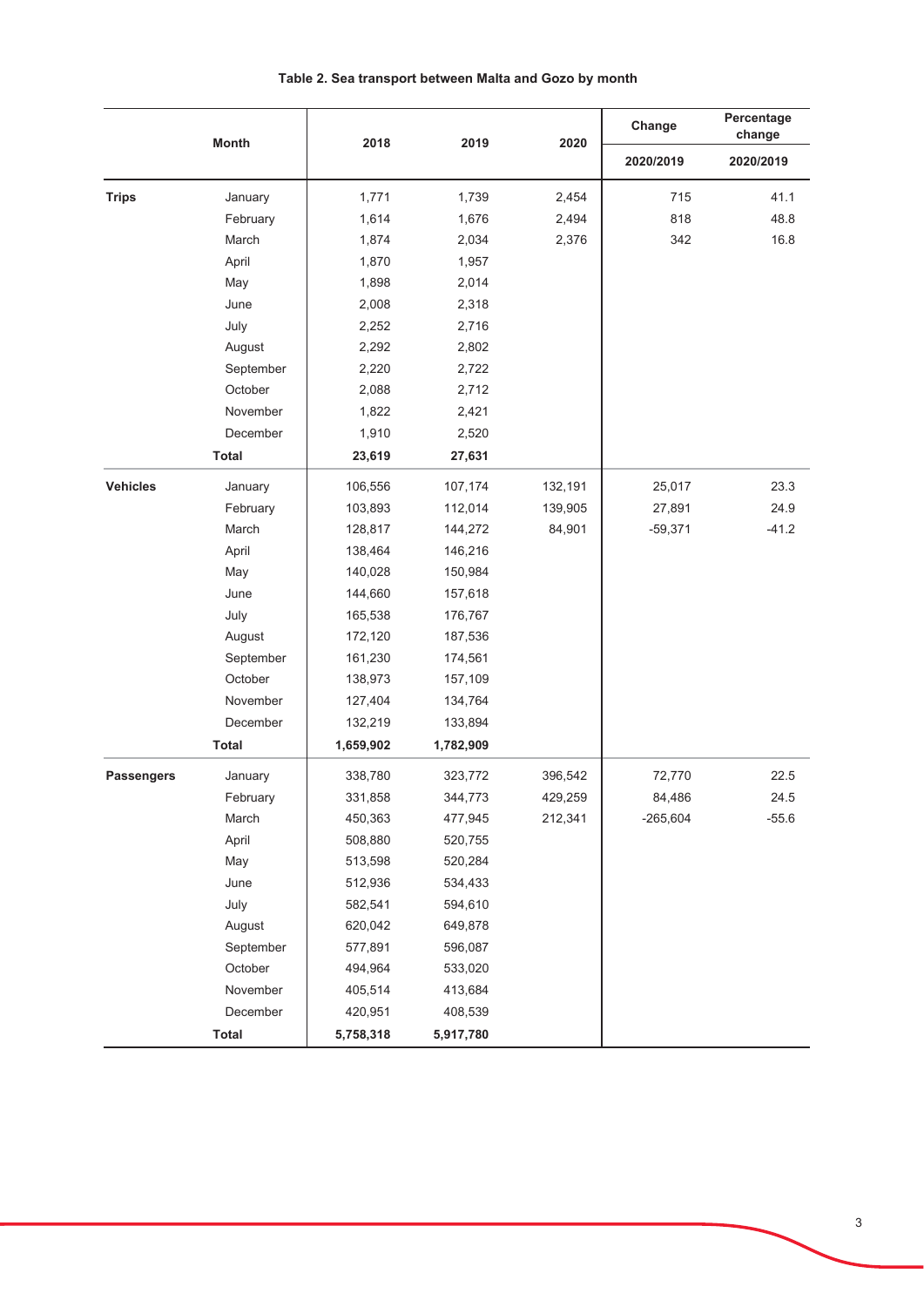|                   | <b>Month</b> | Cirkewwa - Mgarr |         | Percentage<br>Change<br>change |           | Mġarr - Ċirkewwa |         | Change     | Percentage<br>change |
|-------------------|--------------|------------------|---------|--------------------------------|-----------|------------------|---------|------------|----------------------|
|                   |              | 2019             | 2020    | 2020/2019                      | 2020/2019 | 2019             | 2020    | 2020/2019  | 2020/2019            |
| <b>Trips</b>      | January      | 869              | 1,227   | 358                            | 41.2      | 870              | 1,227   | 357        | 41.0                 |
|                   | February     | 838              | 1,249   | 411                            | 49.0      | 838              | 1,245   | 407        | 48.6                 |
|                   | March        | 1,017            | 1,187   | 170                            | 16.7      | 1,017            | 1,189   | 172        | 16.9                 |
|                   | April        | 978              |         |                                |           | 979              |         |            |                      |
|                   | May          | 1,007            |         |                                |           | 1,007            |         |            |                      |
|                   | June         | 1,159            |         |                                |           | 1,159            |         |            |                      |
|                   | July         | 1,358            |         |                                |           | 1,358            |         |            |                      |
|                   | August       | 1,401            |         |                                |           | 1,401            |         |            |                      |
|                   | September    | 1,362            |         |                                |           | 1,360            |         |            |                      |
|                   | October      | 1,356            |         |                                |           | 1,356            |         |            |                      |
|                   | November     | 1,210            |         |                                |           | 1,211            |         |            |                      |
|                   | December     | 1,261            |         |                                |           | 1,259            |         |            |                      |
|                   | <b>Total</b> | 13,816           |         |                                |           | 13,815           |         |            |                      |
| <b>Vehicles</b>   | January      | 52,901           | 66,433  | 13,532                         | 25.6      | 54,273           | 65,758  | 11,485     | 21.2                 |
|                   | February     | 57,189           | 71,525  | 14,336                         | 25.1      | 54,825           | 68,380  | 13,555     | 24.7                 |
|                   | March        | 72,792           | 42,265  | $-30,527$                      | $-41.9$   | 71,480           | 42,636  | $-28,844$  | $-40.4$              |
|                   | April        | 74,407           |         |                                |           | 71,809           |         |            |                      |
|                   | May          | 77,120           |         |                                |           | 73,864           |         |            |                      |
|                   | June         | 80,304           |         |                                |           | 77,314           |         |            |                      |
|                   | July         | 89,926           |         |                                |           | 86,841           |         |            |                      |
|                   | August       | 96,782           |         |                                |           | 90,754           |         |            |                      |
|                   | September    | 87,007           |         |                                |           | 87,554           |         |            |                      |
|                   | October      | 80,150           |         |                                |           | 76,959           |         |            |                      |
|                   | November     | 68,681           |         |                                |           | 66,083           |         |            |                      |
|                   | December     | 69,015           |         |                                |           | 64,879           |         |            |                      |
|                   | <b>Total</b> | 906,274          |         |                                |           | 876,635          |         |            |                      |
| <b>Passengers</b> | January      | 158,525          | 199,295 | 40,770                         | 25.7      | 165,247          | 197,247 | 32,000     | 19.4                 |
|                   | February     | 173,170          | 217,473 | 44,303                         | 25.6      | 171,603          | 211,786 | 40,183     | 23.4                 |
|                   | March        | 239,360          | 105,273 | $-134,087$                     | $-56.0$   | 238,585          | 107,068 | $-131,517$ | $-55.1$              |
|                   | April        | 262,868          |         |                                |           | 257,887          |         |            |                      |
|                   | May          | 262,079          |         |                                |           | 258,205          |         |            |                      |
|                   | June         | 269,203          |         |                                |           | 265,230          |         |            |                      |
|                   | July         | 297,849          |         |                                |           | 296,761          |         |            |                      |
|                   | August       | 327,485          |         |                                |           | 322,393          |         |            |                      |
|                   | September    | 294,770          |         |                                |           | 301,317          |         |            |                      |
|                   | October      | 267,441          |         |                                |           | 265,579          |         |            |                      |
|                   | November     | 206,789          |         |                                |           | 206,895          |         |            |                      |
|                   | December     | 206,125          |         |                                |           | 202,414          |         |            |                      |
|                   | Total        | 2,965,664        |         |                                |           | 2,952,116        |         |            |                      |

Table 3. Sea transport to and from Malta and Gozo by month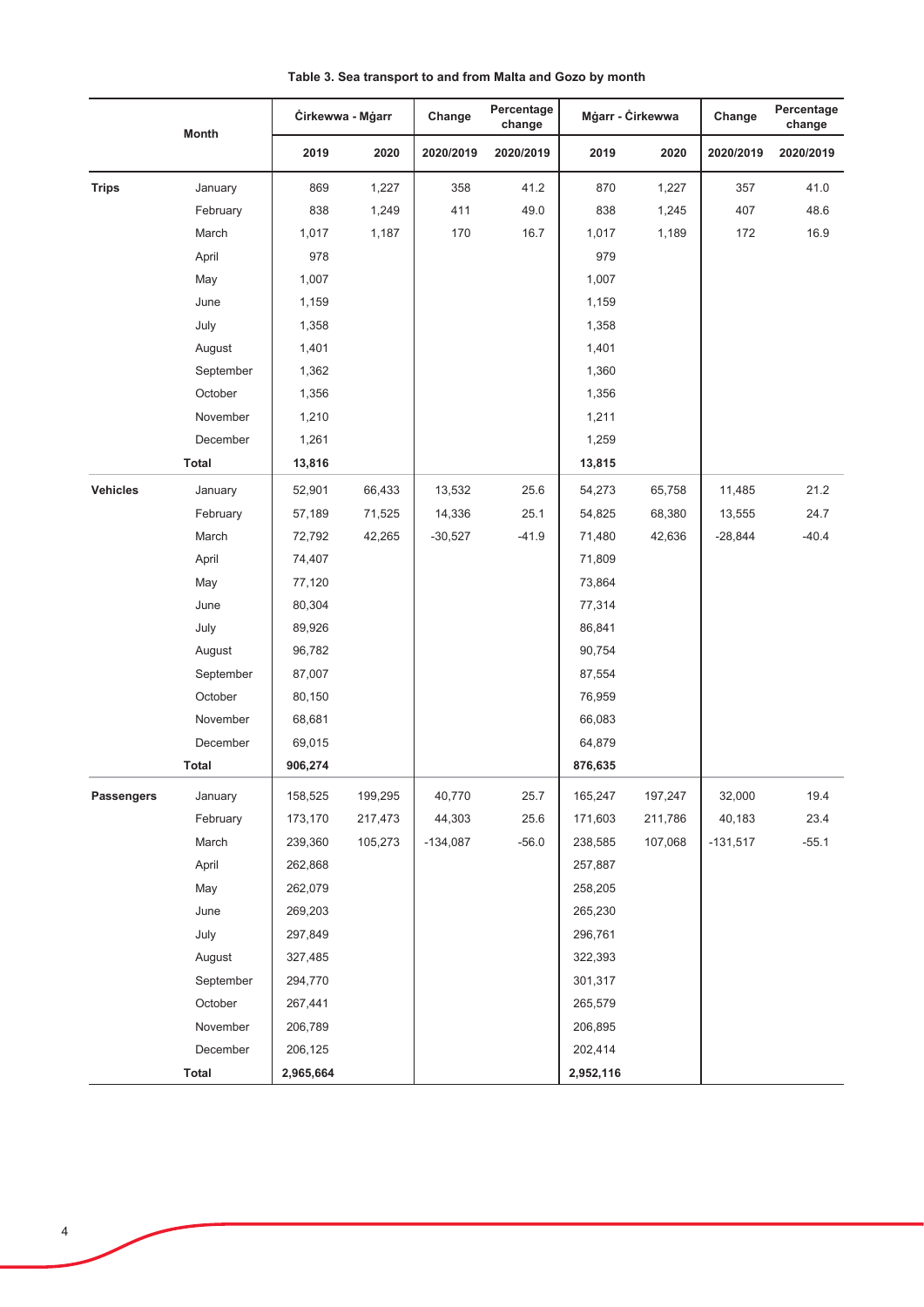|                   | Day of the week |           | January-March | Change    | Percentage<br>change |           |
|-------------------|-----------------|-----------|---------------|-----------|----------------------|-----------|
|                   |                 | 2018      | 2019          | 2020      | 2020/2019            | 2020/2019 |
| <b>Trips</b>      | Monday          | 764       | 710           | 1,012     | 302                  | 42.5      |
|                   | Tuesday         | 738       | 774           | 1,002     | 228                  | 29.5      |
|                   | Wednesday       | 722       | 757           | 1,025     | 268                  | 35.4      |
|                   | Thursday        | 752       | 762           | 1,051     | 289                  | 37.9      |
|                   | Friday          | 802       | 818           | 1,114     | 296                  | 36.2      |
|                   | Saturday        | 734       | 750           | 1,028     | 278                  | 37.1      |
|                   | Sunday          | 747       | 878           | 1,092     | 214                  | 24.4      |
|                   | <b>Total</b>    | 5,259     | 5,449         | 7,324     | 1,875                | 34.4      |
| <b>Vehicles</b>   | Monday          | 46,591    | 46,750        | 48,258    | 1,508                | 3.2       |
|                   | Tuesday         | 43,977    | 49,150        | 44,203    | $-4,947$             | $-10.1$   |
|                   | Wednesday       | 45,648    | 48,512        | 46,828    | $-1,684$             | $-3.5$    |
|                   | Thursday        | 46,639    | 49,127        | 51,511    | 2,384                | 4.9       |
|                   | Friday          | 55,168    | 57,833        | 59,587    | 1,754                | 3.0       |
|                   | Saturday        | 51,593    | 53,338        | 52,253    | $-1,085$             | $-2.0$    |
|                   | Sunday          | 49,650    | 58,750        | 54,357    | $-4,393$             | $-7.5$    |
|                   | Total           | 339,266   | 363,460       | 356,997   | $-6,463$             | $-1.8$    |
| <b>Passengers</b> | Monday          | 151,796   | 141,915       | 135,583   | $-6,332$             | $-4.5$    |
|                   | Tuesday         | 135,399   | 147,649       | 117,484   | $-30,165$            | $-20.4$   |
|                   | Wednesday       | 150,652   | 148,152       | 133,624   | $-14,528$            | $-9.8$    |
|                   | Thursday        | 152,873   | 148,692       | 152,398   | 3,706                | 2.5       |
|                   | Friday          | 176,893   | 179,425       | 168,113   | $-11,312$            | $-6.3$    |
|                   | Saturday        | 183,802   | 182,806       | 159,454   | $-23,352$            | $-12.8$   |
|                   | Sunday          | 169,586   | 197,851       | 171,486   | $-26,365$            | $-13.3$   |
|                   | <b>Total</b>    | 1,121,001 | 1,146,490     | 1,038,142 | $-108,348$           | $-9.5$    |

# Table 4. Sea transport between Malta and Gozo by day of the week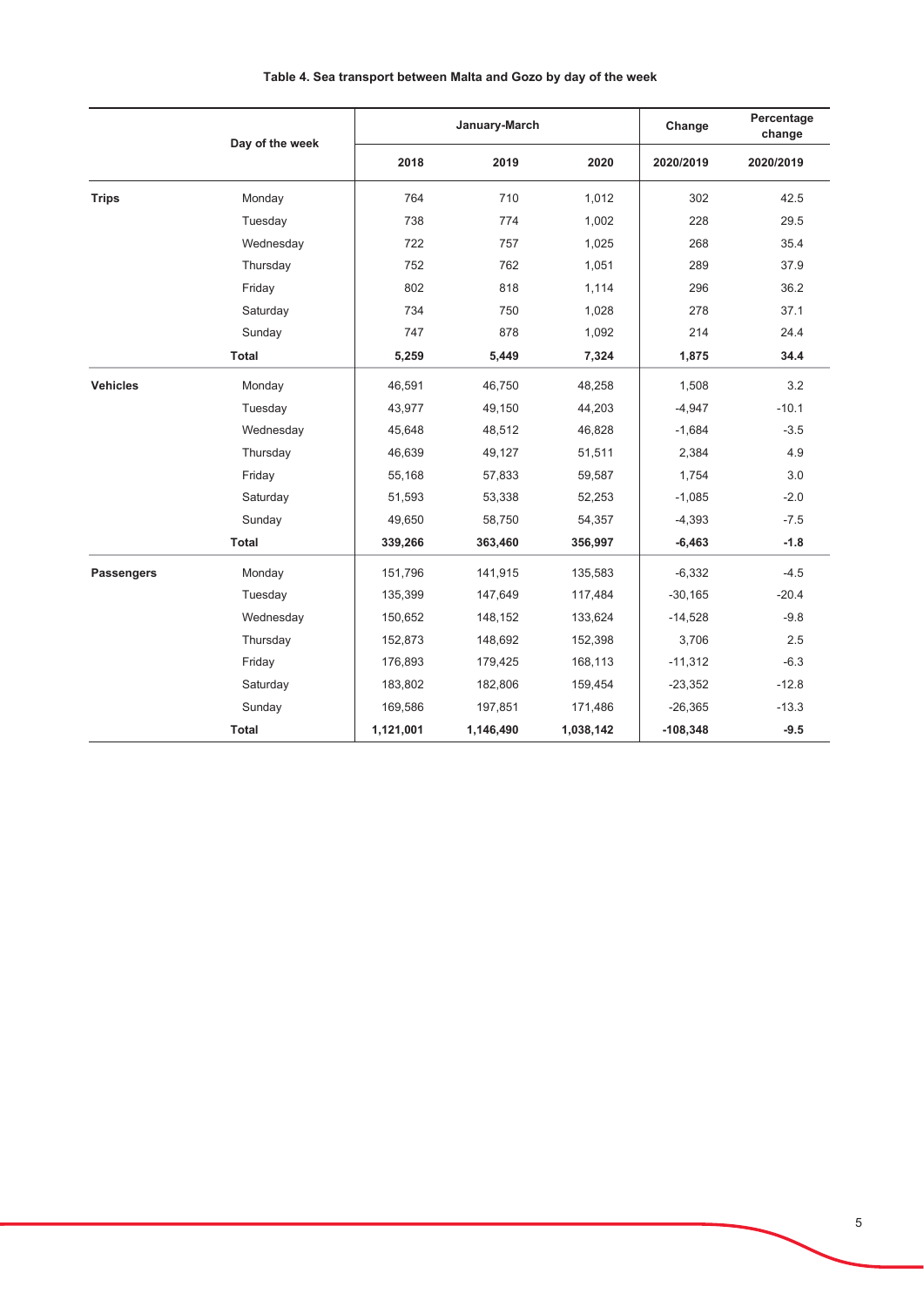

## Chart 3. Vehicles to and from Malta and Gozo by day of the week: January-March

Chart 4. Passengers to and from Malta and Gozo by day of the week: January-March